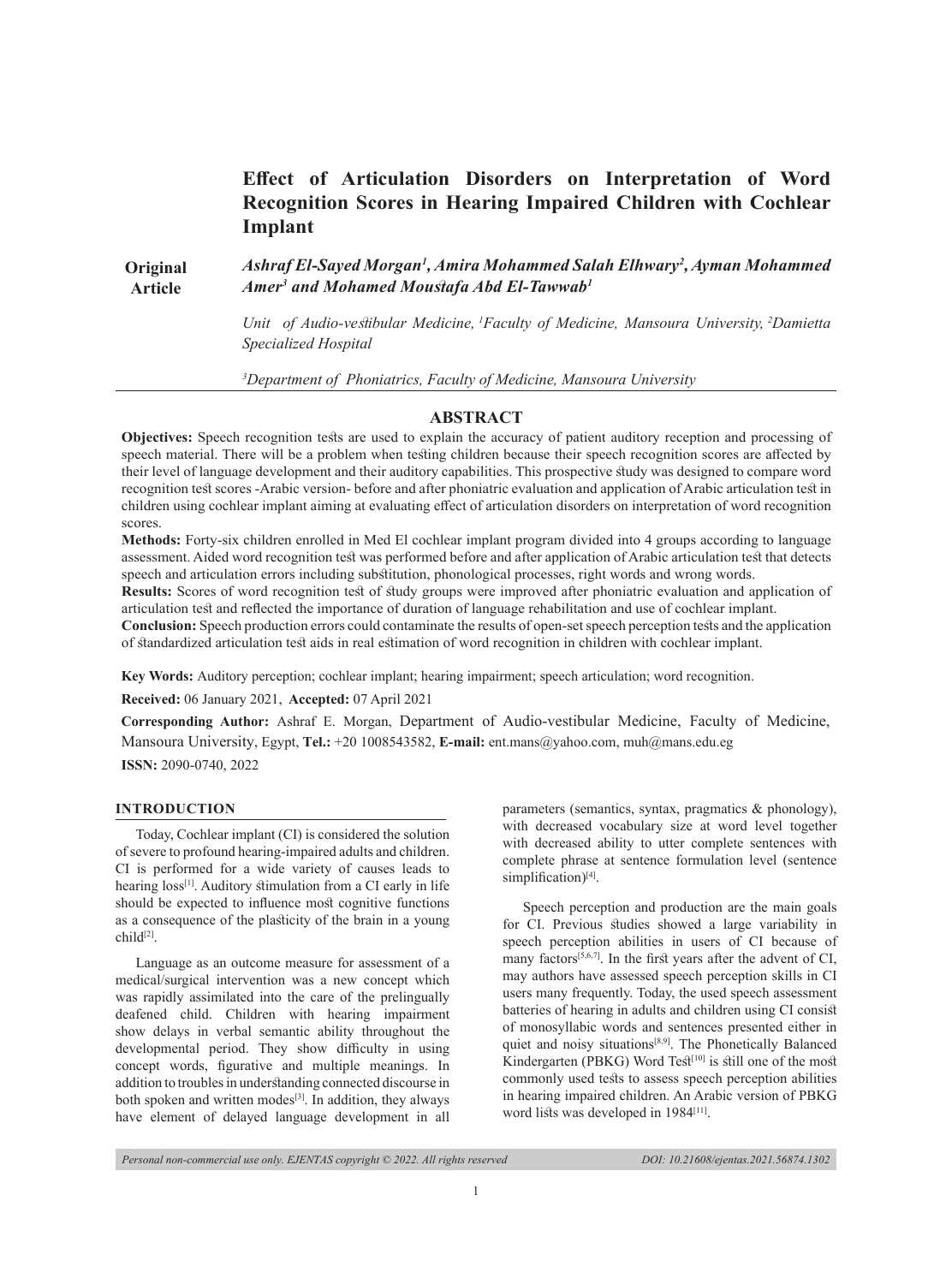Speech recognition tests are used to explain the accuracy of patient auditory reception and processing of speech material. There will be a problem when testing children because their speech recognition scores are affected by their level of language development and their auditory capabilities $[12]$ . There is currently considerable discussion about the difficulties seen in speech recognition tests whether they are due to a low-level deficit affecting auditory discrimination, or they reflect impairment of a specialized language processing system<sup>[13]</sup>.

Speech production disorders affects interpretation of word recognition (WR) test that may affect scores in either over or under estimation way. Accordingly, this prospective study was designed to compare WR test scores -Arabic version- before and after phoniatric evaluation in children using CI. Phoniatric evaluation detected speech production disorders that may affect percent correct scores of WR test.

# **PATIENTS AND METHODS**

### *Patients*

The study group consisted of 46 children with profound SNHL enrolled in Med El CI program. The study was conducted in Audiology unit at Otorhinolaryngology Department. They were programmed initially using behavioral programs.

Inclusion criteria included children 4 to 6 years old using CI with satisfactory aided response, average and above average IQ and receiving aural and oral rehabilitation.

Hearing impaired children with other causes of velopharyngeal insufficiency was excluded from the study including children with cleft palate, postadenotonsillectomy and neurologically affected children.

This study was performed after fulfilling the requirements of the ethical committee at the ENT Department and the approval of the Institutional Research Board of the Faculty of Medicine in our University. Written informed consent was also obtained from all the patients who participated in this study. All patients presented written informed consent in accordance with the Declaration of Helsinki.

### *Equipment*

- 1. Computer based programming Software and a programming unit for MED-EL (MAESTRO) cochlear implant device
- 2. Two channel pure tone diagnostic audiometer model (Madsen Itera II)
- 3. Sound treated room (locally made).

#### *Method*

- 1. Full medical and otologic history.
- 2. Otologic examination.
- 3. Aided audiological evaluation: using warble tones in a sound field at 0.5,1,2 and 4kHz. presented via loudspeakers placed at a 45 degrees azimuth

at a distance of one meter from the child. The child response to sound was obtained using visual reinforcement audiometry or conditioned play audiometry. According to the aided thresholds, satisfactory aided response was considered using pure tone threshold better than 40dB at each tested frequency.

- 4. Aided WR test: using Arabic version of PBKG word lists (Soliman and Elmahalawi, 1984) delivered via a sound field of 55 dB HL. Arabic version of PBKG word lists was used to assess percent correct score for word recognition. It is an open set test composed of 8 lists. Each list is composed of 25 CVC or CVCC monosyllabic words. Items of each list are phonetically balanced.
- 5. Complete phoniatric evaluation.

Language assessment using the Preschool Language Scale-4 "Arabic Version"<sup>[14]</sup> for determination of language age. Language ability of the children were classified into 4 groups:

- Group 1: CI children uttering single words.
- Group 2: CI children uttering simple sentences (2 words sentence)
- Group 3: CI children uttering complete sentences (3-4 words sentence)
- Group 4: CI children uttering long sentences.

Mansoura Arabic Articulation Test [M.A.A.T.]<sup>[15]</sup> for detection any speech disorders (fixed disorder and phonological processes). A 106 pictures–naming test was designed to elicit spontaneous single word responses representing all possible initial, middle, final and double positions of consonants and vowels. For facilitation of articulation test results, speech disorders divided into 4 categories: substitution, phonological processes, right words and wrong words.

Aided WR test after phoniatric evaluation: corrections of scoring of WR after correlating speech disorders obtained by M.A.A.T with the Arabic version of PBKG word list. The results of M.A.A.T test included wrong words, substitution, phonological processes and right words. Speech disorders including substitution, phonological processes and right words was considered correct and included in percent correct scores of WR test.

#### **RESULTS**

There was no statistical significance difference among all groups as regards sex, age, duration of implantation and language rehabilitation (Table 1).

Descriptive analysis of Articulation test of each group as regards (wrong words, Substitution, phonological Process and Right words) was mentioned in (Table 2).

When scores of WR in each group before and after phoniatric evaluation were compared, there was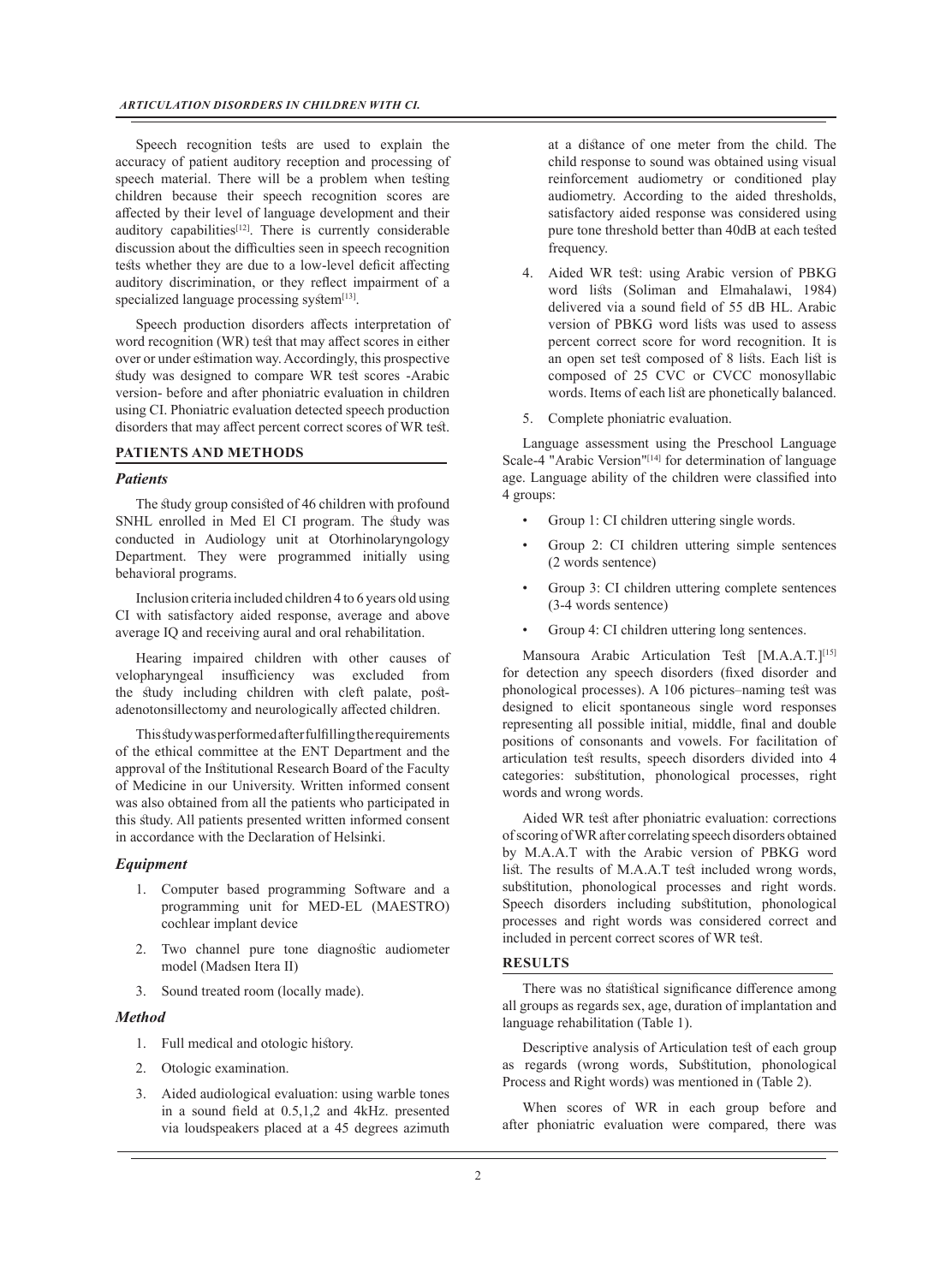statistically significant difference as shown in (Table 3). (Table 4) showed significant correlation between WR scores after phoniatric evaluation and duration of language rehabilitation and implantation.

Before phoniatric evaluation, there was statistically significant difference among all groups in WR scores. By pairwise comparison using Man Whitney test, there was statistically significant difference between all groups except between group (1) and group (2) (Table 5). After phoniatric evaluation, there was statistically significant difference among all groups in WR scores. By pairwise comparison using Man Whitney test, there was significant difference between group (1) and group (3), group (1) and group (4) and group (2) and (4).

|  |  | Table 1: Comparison among all groups according patient's characteristics |  |  |  |
|--|--|--------------------------------------------------------------------------|--|--|--|
|--|--|--------------------------------------------------------------------------|--|--|--|

|                                             | Group $(1)$<br>$(N=10)$ |                  |               | Group $(2)$<br>$(N=14)$ | Group $(3)$<br>$(N=11)$ |            | Group $(4)$<br>$(N=11)$ |               | Test of significance $(p)$ |
|---------------------------------------------|-------------------------|------------------|---------------|-------------------------|-------------------------|------------|-------------------------|---------------|----------------------------|
|                                             | $\frac{0}{0}$           | No.              | $\frac{0}{0}$ | No.                     | $\%$                    | No.        | $\%$                    | No.           |                            |
| <b>Sex</b>                                  |                         |                  |               |                         |                         |            |                         |               |                            |
| Male                                        | 2                       | 20               | 5             | 35.7                    | $\overline{4}$          | 36.4       |                         | 63.6          | $(MCP=.5)$                 |
| Female                                      | 8                       | 80               | 9             | 64.3                    |                         | 63.6       | 4                       | 36.4          |                            |
| Age (years)                                 |                         | Median (Min-Max) |               |                         |                         |            |                         |               |                            |
|                                             |                         | $5(4.5-6)$       |               | $4.5(4-6)$              |                         | $5.5(4-6)$ |                         | $6(5-6)$      | $(H=3.3, P=.189)$          |
| Duration of CI use (years)                  |                         | $1(2m-1.5)$      |               | $1.5(.5-3)$             |                         | $2(1-2)$   |                         | $2(.5-3)$     | $(H=3.4, P=.189)$          |
| Duration of language rehabilitation (years) |                         | $1 (1m - 1.5)$   |               | $1.5(.5 - 2.5)$         |                         | $2(1-2)$   |                         | $2(.5 - 2.5)$ | $(H=5.8, P=.12)$           |

MCP: Monte Carlo Exact *p value* - H; Kruskal Wallis test - N: number - M: month

Table 2: Descriptive analysis of M.A.A.T results of each study group

|                                        | Group $(1)$<br>$(N=10)$ | Group $(2)$<br>$(N=14)$ | Group $(3)$<br>$(N=11)$ | Group $(4)$<br>$(N=11)$ |
|----------------------------------------|-------------------------|-------------------------|-------------------------|-------------------------|
| Wrong words Median (Min -Max)          | $18(8-20)$              | $12.5(5-17)$            | $7(4-14)$               | $5(1-8)$                |
| Substitution Median (Min - Max)        | $3(1 - 5)$              | $3(0-5)$                | $2(1-7)$                | $2(0-3)$                |
| Phonological Process Median (Min -Max) | $1.5(0-3)$              | $7(3-8)$                | $3(1 - 10)$             | $4(2-7)$                |
| Right Words Median (Min -Max)          | $3(2-9)$                | $3(3-7)$                | $10(3-16)$              | $15(10-18)$             |

Table 3: Comparison between WR scores before and after M.A.A.T test in each study group

|                             | Percent correct scores of WR<br>before M.A.A.T test | Percent correct scores of WR<br>after M.A.A.T test | Test of significance (p) |
|-----------------------------|-----------------------------------------------------|----------------------------------------------------|--------------------------|
| Group (1) Median (Min -Max) | $12(8-36)$                                          | $28(20 - 68)$                                      | $(z = -2.8, P = .005^*)$ |
| Group (2) Median (Min -Max) | $12(12 - 28)$                                       | $50(32 - 80)$                                      | $(z = -3.3, P = .001^*)$ |
| Group (3) Median (Min -Max) | $40(12 - 64)$                                       | $72(44 - 84)$                                      | $(z = -2.9, P = .003^*)$ |
| Group (4) Median (Min -Max) | $60(40 - 72)$                                       | $80(68-96)$                                        | $(z = -2.9, P = .003^*)$ |

Z; Wilcoxon Test  $\qquad$  - \*: statistically significant.

**Table 4:** Correlation of percent correct scores of WR before and after M.A.A.T test with age, duration of language therapy and duration of implantation

|                               | WR scores before M.A.A.T test | Age  | Duration of language therapy | Duration of CI use |
|-------------------------------|-------------------------------|------|------------------------------|--------------------|
| WR scores before M.A.A.T test |                               | .249 | .156                         | .169               |
|                               |                               | .096 | .301                         | .26                |
|                               |                               | .16  | .277                         | .296               |
| WR scores after M.A.A.T test  |                               | .28  | $.06^{\circ}$                | $.046*$            |

r: Spearman Correlation.  $\qquad \qquad$  \*: statistically significant.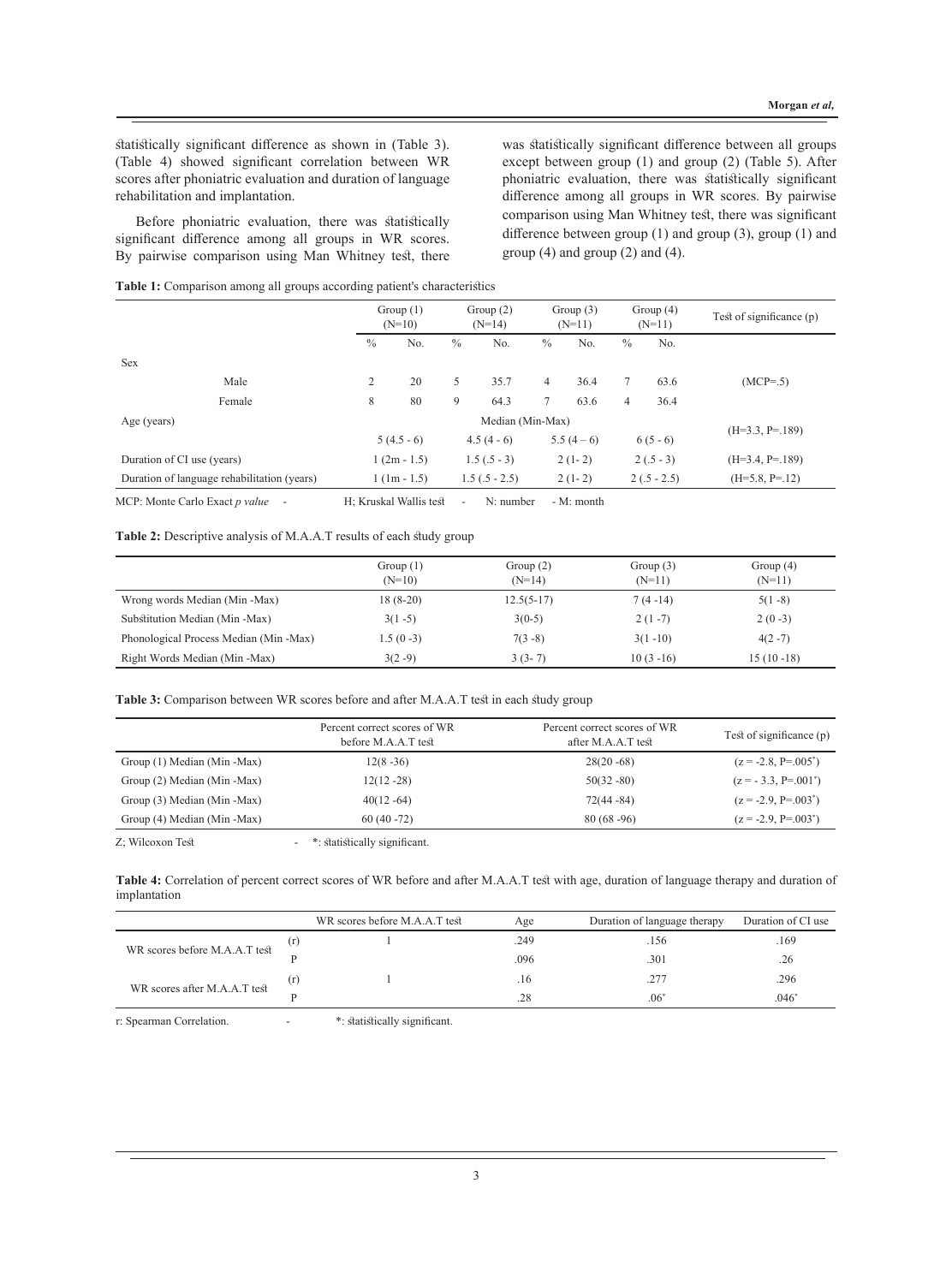|                                                                     | Group $(1)$ | Group $(2)$ | Group $(3)$ | Group $(4)$   | Test of significance $(p)$ |
|---------------------------------------------------------------------|-------------|-------------|-------------|---------------|----------------------------|
| Percent correct scores of WR before M.A.A.T test: Median (Min -Max) |             | $12(12-28)$ | $40(12-64)$ | $60(40 - 72)$ | $(H=31.6, P=.0001^*)$      |
| P <sub>1</sub>                                                      | 1           |             |             |               |                            |
| P <sub>2</sub>                                                      |             |             | $.007*$     |               |                            |
| P <sub>3</sub>                                                      |             |             |             | $.0001*$      |                            |
| <b>P4</b>                                                           |             | $.023*$     |             |               |                            |
| P <sub>5</sub>                                                      |             | $.0001*$    |             |               |                            |
| <b>P6</b>                                                           |             |             | .08         |               |                            |
| Percent correct scores of WR after M.A.A.T test: Median (Min -Max)  | $28(20-68)$ | $50(32-80)$ | $72(44-84)$ | $80(68-96)$   | $(H=30.99, P=.0001^*)$     |
| P <sub>1</sub>                                                      | .273        |             |             |               |                            |
| P <sub>2</sub>                                                      |             |             | $.002*$     |               |                            |
| P <sub>3</sub>                                                      |             |             |             | $.0001*$      |                            |
| <b>P4</b>                                                           |             | .336        |             |               |                            |
| P <sub>5</sub>                                                      |             | $.002*$     |             |               |                            |
| <b>P6</b>                                                           |             |             | .64         |               |                            |

H; Kruskal Wallis test

P: Significance among all groups assessed by Man Whitney test; p1 Significance between group 1 and group 2, P2: Significance between group1 and group 3, p3: Significance between group1 and group 4, p4: Significance between group2 and group3,

p5: Significance between group2 and group4, p 6: Significance between group3 and group 4.

. \*: statistically significant.

#### **DISCUSSION**

The present study was a prospective cross-sectional study conducted on 46 hearing impaired children fitted with MED El CI Opus 2. Although study groups did not show significant difference in age, duration of implantation and language therapy (Table 1), WR scores differed significantly before and after phoniatric evaluation and application of articulation test (Table 3&5). In Table (5) before application of articulation test, the statistically significant difference between all groups except between group (1) and group (2) in WR scores could be explained by the percentage of wrong word that are the least in group (4) as shown in Table (2). The significant difference and accordingly improved scores of word recognition after application of articulation test was our hypothesis the present study (Table 3). Hearing impaired children can develop speech but still have many articulation errors in their speech and the examiner cannot precisely detect these errors than can lead to either over or under estimation of word recognition scores. The application of articulation test by phonetician can help in avoiding word recognition scores errors.

Many authors reported that word scores vary widely in the majority of children with CI. Several trials have been made to explain such difference in order to predict performance after CI. Age at onset and duration of hearing loss, residual hearing, course of hearing loss and the regular use of hearing aids are considerable factors that affects speech performance in CI users. In addition, the etiology of hearing loss and its relation to speech performance is questionable[16,17,18].

The WR test performed by PBKJ words is an open-set test in which the child repeats the perceived words and examiner marked it as right or wrong word. This process can be contaminated by speech errors of the child and the sores of WR test can be over or underestimated- according to the present study, Table (2) described speech errors in study groups- this idea was obvious in the present study after application of articulation test and corrections of WR scores obtained before phoniatric evaluation (Table 3). In Table (3), each group showed statistically significant difference regarding the speech discrimination score before and after phoniatric evaluation $(p>0.05$  for all). But to our best knowledge, no papers discussed this issue until now.

Correlation of scores of WR before and after phoniatric evaluation with age, duration of CI and language therapy showed that scores of WR after phoniatric evaluation were related to duration of CI and language therapy (Table 4). Rönnberg *et al.*[19] concluded that the age of identification and amplification, the amount and type of habilitation are from the weighting factors that contributed significantly to speech perception, speech production, and language outcomes. Accordingly, the scores of WR obtained after application of articultion test is the correct scores that reflectes real speech perception performance in CI users.

### **CONCLUSION**

Speech perception abilities varies considerably in CI users because of many factors. Speech production errors could contaminate the results of open-set speech perception tests and the application of standardized articulation test aids in real estimation of word recognition in children with CI.

It is important to mention the sample sizes for this study were small that affects the generalization of findings. The current study only evaluated few factors that might influence speech discrimination skills. To perform a